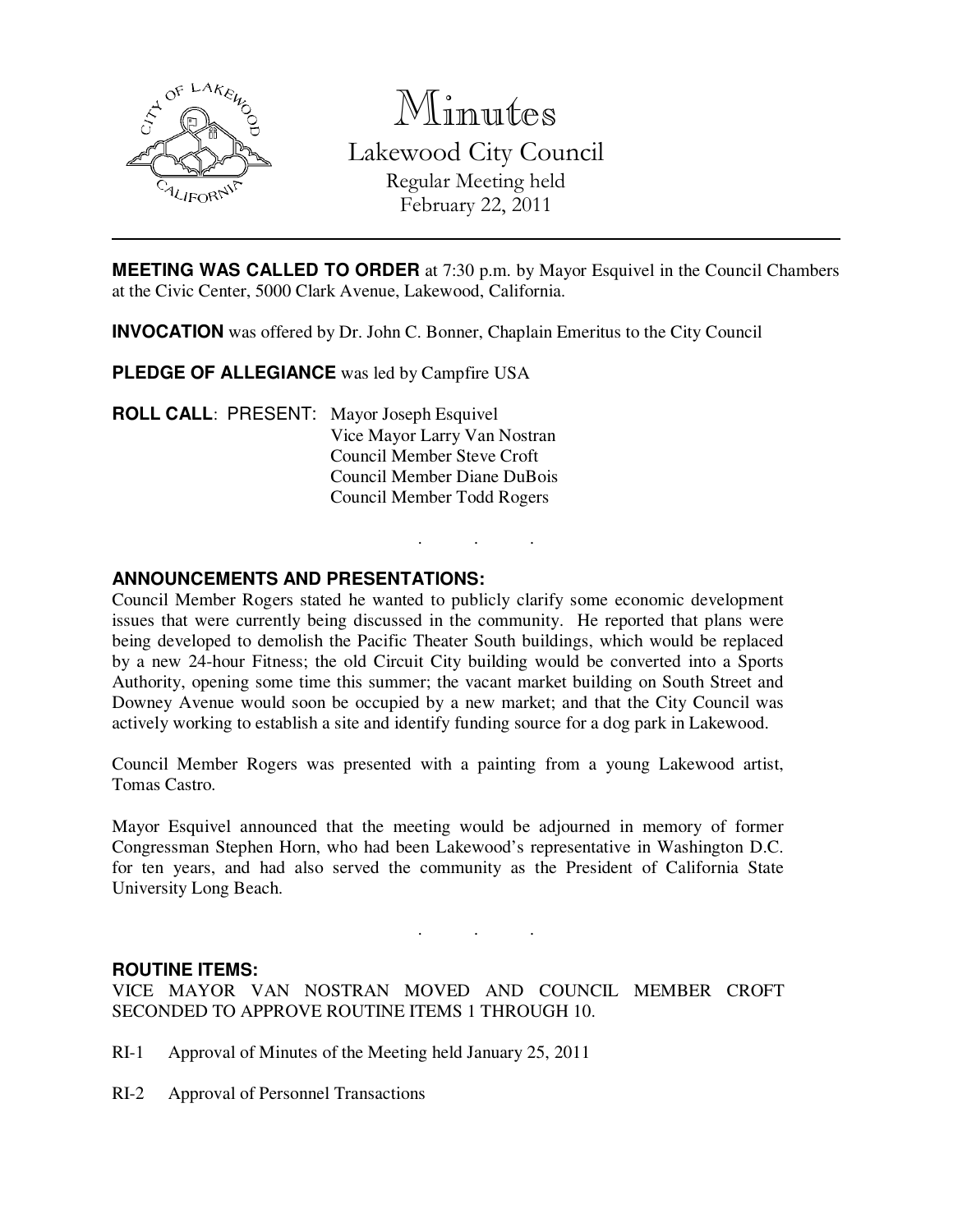### **ROUTINE ITEMS:** Continued

- RI-3 Approval of Registers of Demands
- RI-4 Approval of Appointment to the Development Review Board
- RI-5 Approval of Utility Easement on Mae Boyar Park
- RI-6 Approval of Report of Monthly Investment Transactions
- RI-7 RESOLUTION NO. 2011-2; A RESOLUTION OF THE CITY COUNCIL OF THE CITY OF LAKEWOOD ESTABLISHING A PHYSICALLY HANDICAPPED PERSONS DESIGNATED PARKING SPACE ON THE WEST SIDE OF ALBURTIS AVENUE WITHIN THE CITY OF LAKEWOOD

 RESOLUTION NO. 2011-3; A RESOLUTION OF THE CITY COUNCIL OF THE CITY OF LAKEWOOD RESCINDING RESOLUTION NUMBER 2003-60 ESTABLISHING A PHYSICALLY HANDICAPPED PERSONS DESIGNATED PARKING SPACE ON THE SOUTH SIDE OF 207TH STREET WITHIN THE CITY OF LAKEWOOD

- RI-8 Acceptance of Notice of Completion for Public Works Contract No. 09-03; Nixon Yard Lead Abatement Project; Envirocon Contracting, Inc.
- RI-9 Approval of Change Order for Public Works Contract No. 09-05, Demolition for Scattered Lot Acquisition Program
- RI-10 Approval of Professional Design Services Agreement with Meyer and Associates for Bloomfield Park, Phase I Improvement Project

UPON ROLL CALL VOTE, THE MOTION WAS APPROVED:

AYES: COUNCIL MEMBERS: Van Nostran, DuBois, Croft, Rogers and Esquivel NAYS: COUNCIL MEMBERS: None

## **1.1 • COMMUNITY DEVELOPMENT BLOCK GRANT CONSOLIDATED PLAN AND ACTION PLAN SUBSTANTIAL AMENDMENT NO. 1**

. . .

Community Development Director Sonia Southwell made a presentation based on the memo in the agenda and stated that subsequent to the City Council approval of the 2010-2015 Consolidated Plan and 2010-2011 Action Plan on May 11, 2010, the City had been notified that an additional \$241,000 in excess Community Development Block Grant entitlement funds was available, requiring the adoption of a Substantial Amendment. She reported that the proposed use for the additional funds was to increase the amount available for street improvements and to begin design development activities for the Bloomfield Facility & Park Project. It was the recommendation of staff that the City Council conduct a public hearing to receive comments and direct staff to consider all comments received in preparation of the amendment.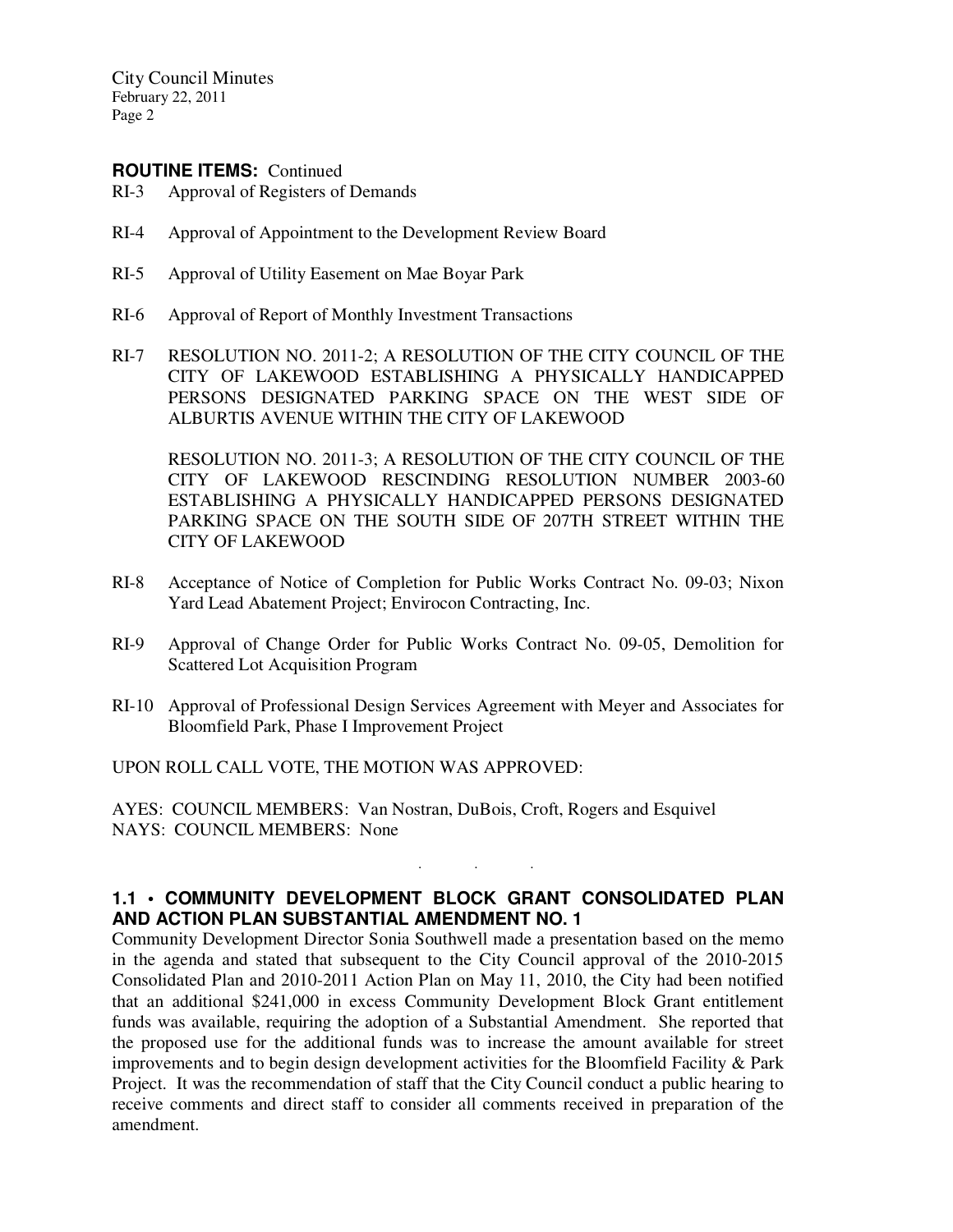### **1.1 • COMMUNITY DEVELOPMENT BLOCK GRANT CONSOLIDATED PLAN AND ACTION PLAN SUBSTANTIAL AMENDMENT NO. 1** - Continued

Mayor Esquivel opened the public hearing at 7:47 p.m. and called for anyone in the audience wishing to address the City Council on this matter. There was no response.

COUNCIL MEMBER ROGERS MOVED AND COUNCIL MEMBER CROFT SECONDED TO APPROVE STAFF'S RECOMMENDATIONS. UPON ROLL CALL VOTE, THE MOTION WAS APPROVED:

. . .

AYES: COUNCIL MEMBERS: Van Nostran, DuBois, Croft, Rogers and Esquivel NAYS: COUNCIL MEMBERS: None

# **1.2 • 2010 GENERAL PLAN ANNUAL PROGRESS REPORT**

The Director of Community Development gave a report based on the memo in the agenda and stated the California Department of Housing and Community Development required the submittal of an annual progress report to discuss the progress made toward allowing for the development of housing as specified by the Regional Housing Needs Assessment as well as implementation of the General Plan. She advised that the document had been reviewed by the City's Planning and Environment Commission on February 3rd and been found to be an appropriate guide for the City's development. It was the recommendation of the Planning and Environment Commission that the City Council receive and file the report as presented and direct staff to submit the report to the Governors Office of Planning and Research and Department of Housing and Community Development.

Council Member Croft noted that the annual figures for building permits issued demonstrated the impacts of the economy on residential development and that the level of business activity was encouraging.

Mayor Esquivel opened the public hearing at 7:52 p.m. and called for anyone in the audience wishing to address the City Council on this matter. There was no response.

VICE MAYOR VAN NOSTRAN MOVED AND COUNCIL MEMBER DUBOIS SECONDED TO APPROVE STAFF'S RECOMMENDATION. UPON ROLL CALL VOTE, THE MOTION WAS APPROVED:

AYES: COUNCIL MEMBERS: Van Nostran, DuBois, Croft, Rogers and Esquivel NAYS: COUNCIL MEMBERS: None

. . .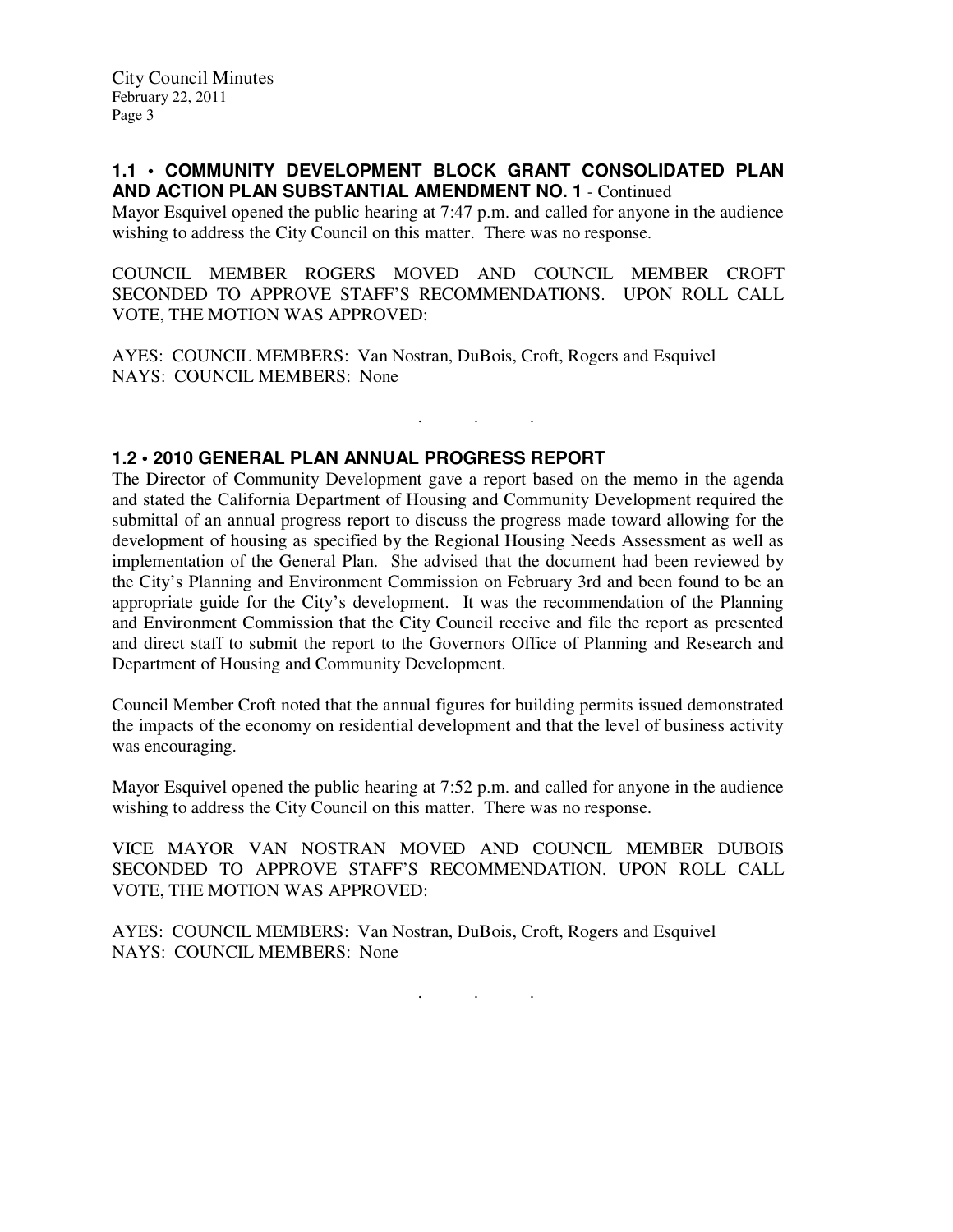# **1.3 • AWARD OF BID FOR PUBLIC WORKS PROJECT NO. 11-01, WATERMAIN REPLACEMENT 2011**

Public Works Director Lisa Rapp gave a report based on the memo in the agenda and stated 16 bids had been received for a project to replace about 2.2 miles of water mains with eightinch PVC water pipe. The project was scheduled to begin in April and be completed by September of this year. It was the recommendation of staff that the City Council adopt the plans, specifications and working details for the project; appropriate \$110,000 from the Water Fund to the project account; award a contract to T.A. Rivard, Inc. in the amount of \$967,225; and authorize staff to approve a cumulative total of change orders not to exceed \$150,000.

Vice Mayor Van Nostran noted the large gap between the highest and lowest bids. Ms. Rapp responded by stating that comparing the lowest bids to each other, the amount were not out of line. She also pointed out that having done work in the City previously, the low bidder may have been able to streamline their bid accordingly.

Ms. Rapp confirmed for Council Member DuBois that the project had been budgeted as part of the water main replacement strategy.

Mayor Esquivel opened the public hearing at 7:57 p.m. and called for anyone in the audience wishing to address the City Council on this matter. There was no response.

COUNCIL MEMBER DUBOIS MOVED AND COUNCIL MEMBER CROFT SECONDED TO APPROVE STAFF'S RECOMMENDATIONS. UPON ROLL CALL VOTE, THE MOTION WAS APPROVED:

AYES: COUNCIL MEMBERS: Van Nostran, DuBois, Croft, Rogers and Esquivel NAYS: COUNCIL MEMBERS: None

**1.4 • AWARD OF BID FOR PUBLIC WORKS PROJECT NO. 11-02, RESIDENTIAL STREET REHAB**

. . .

The Director of Public Works made a presentation based on the report in the agenda and stated ten bids had been received for a project to resurface approximately 2.9 miles of residential street and one alley with rubberized asphalt concrete. She advised that any damaged sidewalks, curbs or gutters would be repaired as part of the project. She also noted that the per cubic yard price quoted by the low bidder was the best price the City had received since 2005. It was the recommendation of staff that the City Council adopt the plans, specifications and working details for the project; award a contract to Silvia Construction, Inc. in the amount of \$696,405.00, subject to the approval of the Substantial Amendment No. 1 to the Community Development Block Grant Consolidated Plan and Action Plan; and authorize staff to approve a cumulative total of contract change orders, not to exceed \$100,000.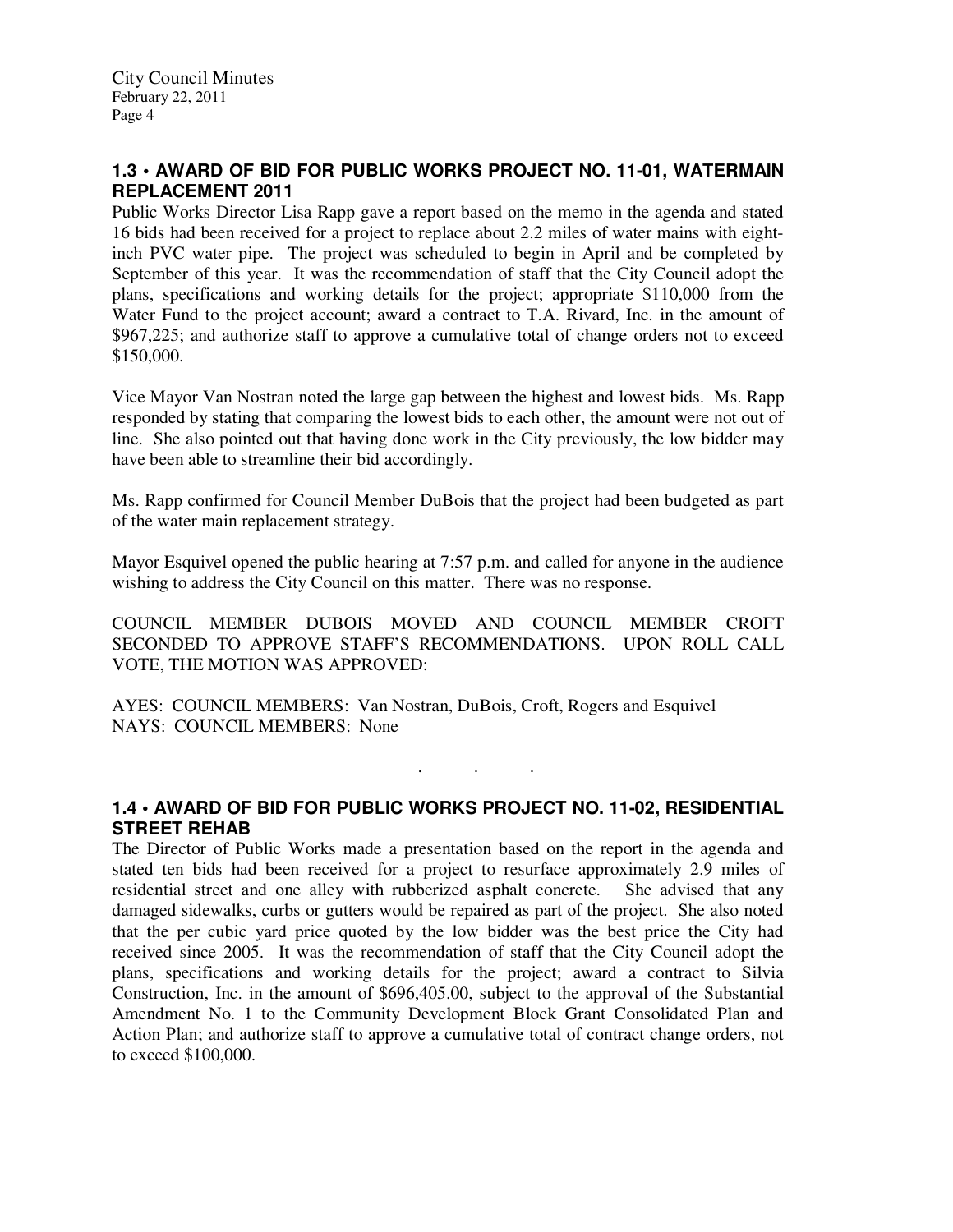## **1.4 • AWARD OF BID FOR PUBLIC WORKS PROJECT NO. 11-02, RESIDENTIAL STREET REHAB - Continued**

Vice Mayor Van Nostran, noting the favorable pricing and the good work done by this contractor previously, encouraged staff to see if there were available funds to extend the scope of work for the project.

Responding to a question from Council Member DuBois, Mr. Rapp stated that about 92 percent of the City's residential streets had been resurfaced to date.

Council Member Croft stated that the recent rains had proven the value of the rubberized asphalt mix as following the storms, the streets had drained quickly.

Mayor Esquivel opened the public hearing at 8:05 p.m. and called for anyone in the audience wishing to address the City Council on this matter. There was no response.

VICE MAYOR VAN NOSTRAN MOVED AND COUNCIL MEMBER DUBOIS SECONDED TO APPROVE STAFF'S RECOMMENDATIONS. UPON ROLL CALL VOTE, THE MOTION WAS APPROVED:

AYES: COUNCIL MEMBERS: Van Nostran, DuBois, Croft, Rogers and Esquivel NAYS: COUNCIL MEMBERS: None

# **2.1 • ADOPTING BY REFERENCE THE 2010 LA COUNTY BUILDING, MECHANICAL, ELECTRICAL, GREEN BUILDING AND RESIDENTIAL CODES**

. . .

The Director of Community Development gave a presentation based on the memo in the agenda and stated that the Lakewood Municipal Code needed to be updated to reflect the most current building codes. She noted that there were two new codes: the Green Building Code and the Residential Code. She stated that after review of the Los Angeles County Codes by staff and the building inspection staff, sections inappropriate to Lakewood would not be adopted. It was the recommendation of staff that the City Council adopt the proposed resolution setting a public hearing on the adoption of the LA County 2011 Building, Mechanical, Plumbing, Electrical, Green Building and Residential Codes.

RESOLUTION NO. 2011-4; A RESOLUTION OF THE CITY COUNCIL OF THE CITY OF LAKEWOOD DECLARING ITS INTENTION TO AMEND THE LAKEWOOD MUNICIPAL CODE BY ADOPTING THE LOS ANGELES COUNTY 2011 BUILDING CODE, PLUMBING CODE, MECHANICAL CODE, ELECTRICAL CODE, GREEN BUILDING CODE AND RESIDENTIAL CODE AND DECLARING ITS INTENTION TO ADOPT ORDINANCE NO. 2011-1 ENTITLED "AN ORDINANCE OF THE CITY COUNCIL OF THE CITY OF LAKEWOOD ADOPTING BY REFERENCE, PURSUANT TO GOVERNMENT CODE SECTIONS 50022.2 AND 50022.9, THE 2010 CALIFORNIA BUILDING CODE (TITLE 26 LOS ANGELES COUNTY BUILDING CODE), THE 2010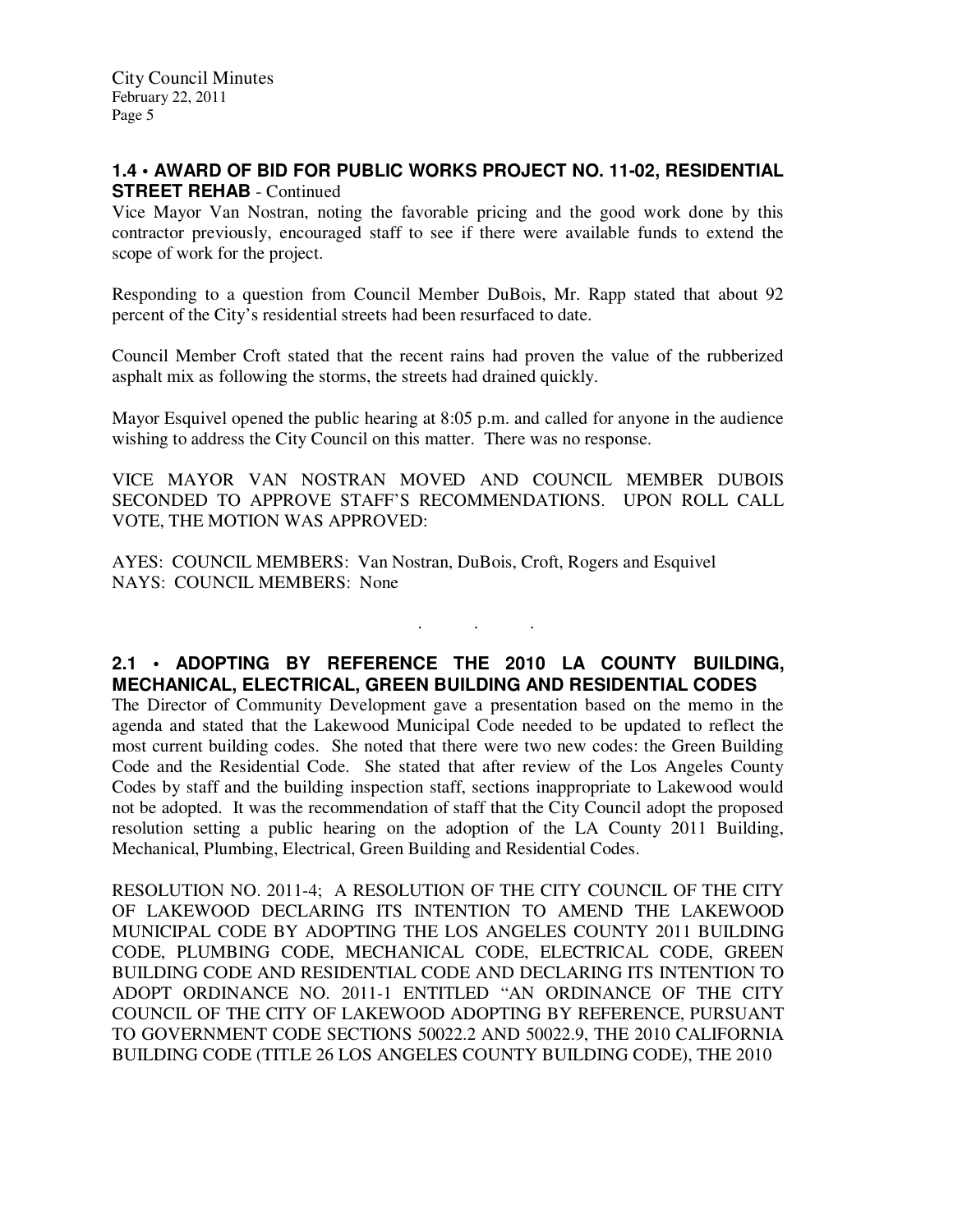**2.1 • ADOPTING BY REFERENCE 2010 LA COUNTY BUILDING, MECHANICAL, ELECTRICAL, GREEN BUILDING AND RESIDENTIAL CODES** - Continued

CALIFORNIA ELECTRICAL CODE (TITLE 27 LOS ANGELES COUNTY ELECTRICAL CODE), THE 2010 CALIFORNIA PLUMBING CODE (TITLE 28 LOS ANGELES COUNTY PLUMBING CODE), THE 2010 CALIFORNIA MECHANICAL CODE (TITLE 29 LOS ANGELES COUNTY MECHANICAL CODE), THE 2010 CALIFORNIA RESIDENTIAL CODE (TITLE 30 LOS ANGELES COUNTY RESIDENTIAL CODE), THE 2010 CALIFORNIA GREEN BUILDING STANDARDS CODE (TITLE 31 LOS ANGELES COUNTY GREEN BUILDING STANDARDS CODE) AND ADOPTING LOCAL AMENDMENTS THERETO" AND SCHEDULING A HEARING THEREON BEFORE THE CITY COUNCIL IN THE COUNCIL CHAMBERS AT 5000 CLARK AVENUE, LAKEWOOD, CALIFORNIA, AT 7:30 P.M. ON TUESDAY, APRIL 12, 2011

ORDINANCE NO. 2011-1; AN ORDINANCE OF THE CITY COUNCIL OF THE CITY OF LAKEWOOD ADOPTING BY REFERENCE, PURSUANT TO GOVERNMENT CODE SECTIONS 50022.2 AND 50022.9, THE 2010 CALIFORNIA BUILDING CODE (TITLE 26 LOS ANGELES COUNTY BUILDING CODE), THE 2010 CALIFORNIA ELECTRICAL CODE (TITLE 27 LOS ANGELES COUNTY ELECTRICAL CODE), THE 2010 CALIFORNIA PLUMBING CODE (TITLE 28 LOS ANGELES COUNTY PLUMBING CODE), THE 2010 CALIFORNIA MECHANICAL CODE (TITLE 29 LOS ANGELES COUNTY MECHANICAL CODE), THE 2010 CALIFORNIA RESIDENTIAL CODE (TITLE 30 LOS ANGELES COUNTY RESIDENTIAL CODE), THE 2010 CALIFORNIA GREEN BUILDING STANDARDS CODE (TITLE 31 LOS ANGELES COUNTY GREEN BUILDING STANDARDS CODE) AND ADOPTING LOCAL AMENDMENTS THERETO was read by title by the City Clerk.

Responding to a question regarding parking requirements in the Green Building Code from Council Member Rogers, Ms. Southwell stated that the Green Building Code contained provisions for reducing vehicle parking in favor of bicycle parking, but reduced vehicle parking was not recommended for adoption.

Responding to a question from Council Member DuBois, City Attorney Steve Skolnik stated that the process was to introduce the proposed ordinance and adopt the proposed resolution to set the public hearing on the ordinance. He noted that the ordinance contained Lakewoodspecific exceptions.

COUNCIL MEMBER DUBOIS MOVED AND COUNCIL MEMBER ROGERS SECONDED TO ADOPT RESOLUTION NO. 2011-4, INTRODUCE ORDINANCE NO. 2011-1 AND WAIVE FURTHER READING. UPON ROLL CALL VOTE, THE MOTION WAS APPROVED:

AYES: COUNCIL MEMBERS: Van Nostran, DuBois, Croft, Rogers and Esquivel NAYS: COUNCIL MEMBERS: None

. . .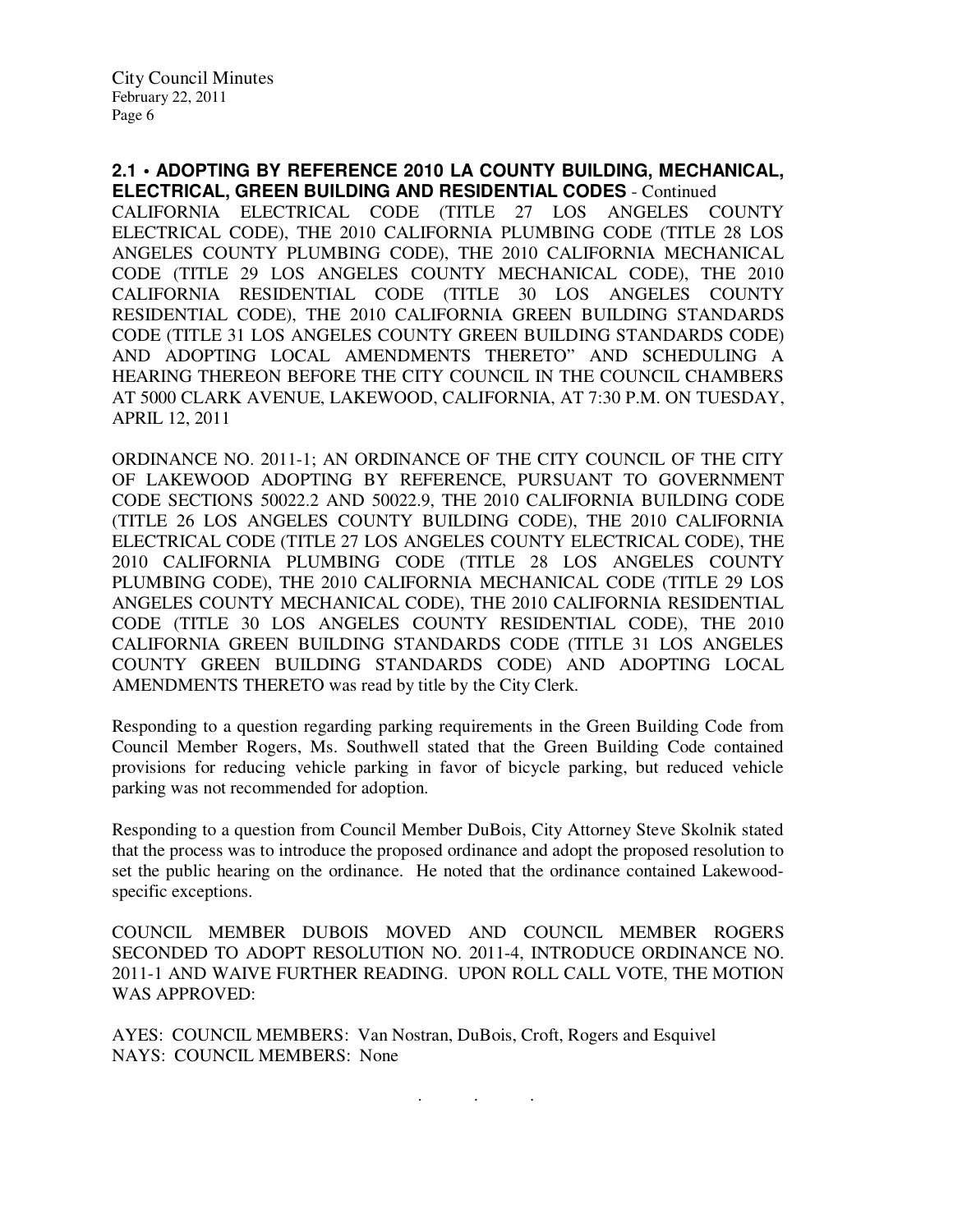# **2.2 • ADOPTING BY REFERENCE THE 2011 LA COUNTY FIRE CODE**

The Director of Community Development made a presentation based on the memo in the agenda and stated that the County of Los Angeles had adopted a new Fire Code in November and recommended its adoption to the cities served by the Los Angeles County Fire Department. She reported that the new code would not greatly impact Lakewood, as the major changes involved Fire Hazard Severity Zones, and there were no such zones within the City. She concluded by stating that it was the recommendation of staff that the City Council introduce the proposed ordinance and resolution to adopt the 2011 Fire Code by reference, and that a representative from the Fire Department was present to answer questions.

Assistant Fire Chief Gerry Heinzel responded to questions from the City Council by stating that one of the new provisions would allow the Fire Department to collect fees for their time spent on permits relating to the motion picture filming industry and that changes to the building codes to require fire sprinklers for all new residential properties would also impact the Department.

Council Member Croft expressed condolences to the Chief and all fire personnel on the recent loss of an LA City firefighter in the line of duty.

RESOLUTION NO. 2011-5; A RESOLUTION OF THE CITY COUNCIL OF THE CITY OF LAKEWOOD DECLARING ITS INTENT TO ADOPT BY REFERENCE THE 2011 FIRE CODE OF THE CONSOLIDATED FIRE DISTRICT OF LOS ANGELES COUNTY, AS SET FORTH IN TITLE 32 OF THE LOS ANGELES COUNTY CODE, RATIFYING THE MORE RESTRICTIVE BUILDING STANDARDS CONTAINED IN THAT CODE, AND AMENDMENT SECTION 3101 OF THE LAKEWOOD MUNICIPAL CODE, AND SETTING A HEARING THEREON BEFORE THE CITY COUNCIL AT 7:30 P.M. ON TUESDAY, APRIL 12, 2011, IN THE CITY COUNCIL CHAMBERS, 5000 CLARK AVENUE, LAKEWOOD, CALIFORNIA

ORDINANCE NO. 2011-2; AN ORDINANCE OF THE CITY COUNCIL OF THE CITY OF LAKEWOOD ADOPTING BY REFERENCE THE 2011 FIRE CODE OF THE CONSOLIDATED FIRE DISTRICT OF LOS ANGELES COUNTY, AS SET FORTH IN TITLE 32 OF THE LOS ANGELES COUNTY CODE, RATIFYING THE MORE RESTRICTIVE BUILDING STANDARDS CONTAINED IN THAT CODE, AND AMENDING SECTION 3101 OF THE LAKEWOOD MUNICIPAL CODE was read by title by the City Clerk

COUNCIL MEMBER DUBOIS MOVED AND VICE MAYOR VAN NOSTRAN SECONDED TO WAIVE FURTHER READING, INTRODUCE ORDINANCE NO. 2011-2 AND ADOPT RESOLUTION NO. 2011-5. UPON ROLL CALL VOTE, THE MOTION WAS APPROVED:

. . .

AYES: COUNCIL MEMBERS: Van Nostran, DuBois, Croft, Rogers and Esquivel NAYS: COUNCIL MEMBERS: None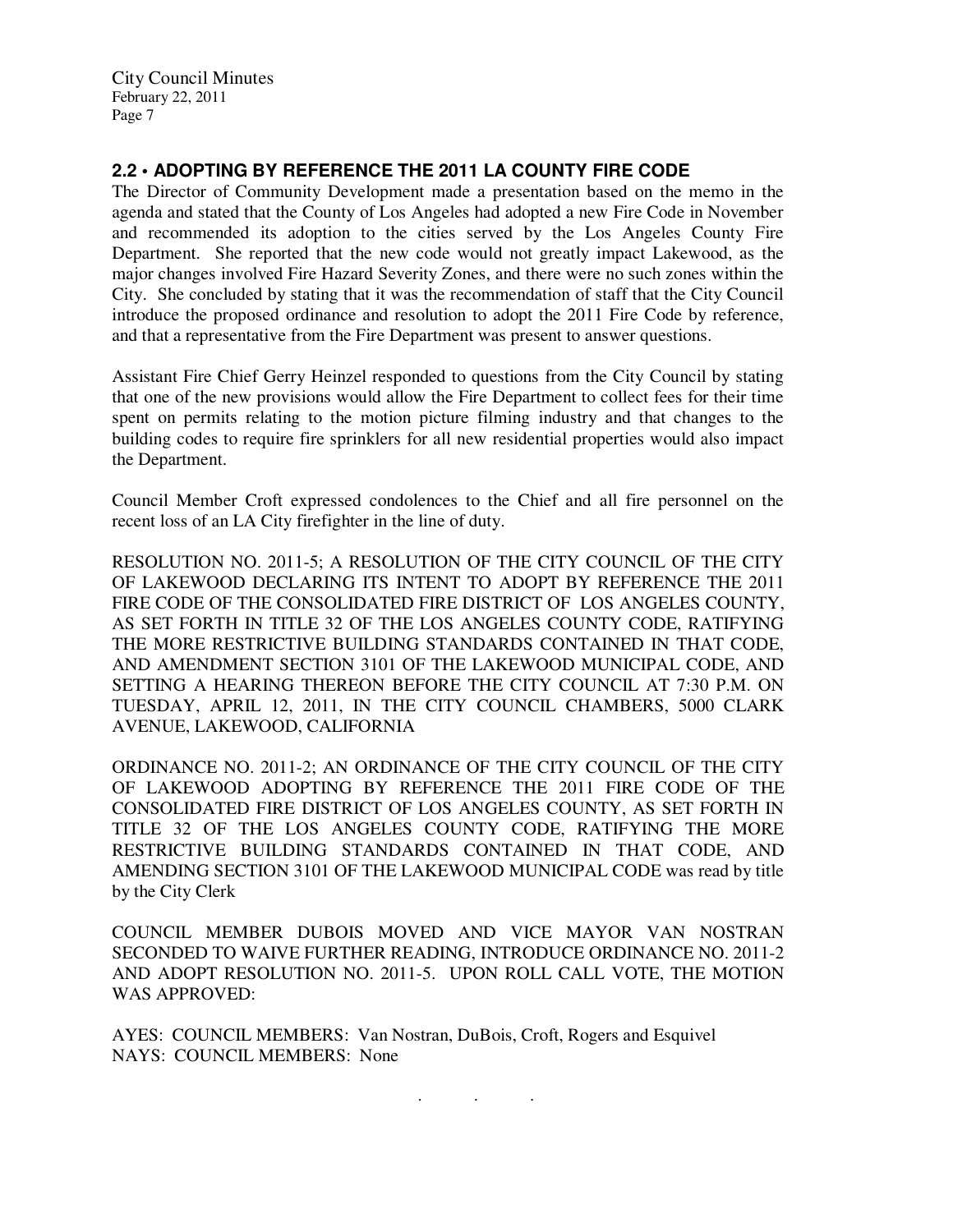# **2.3 • AUTHORIZING PROMISSORY NOTES FOR LOANS BY THE CITY TO THE REDEVELOPMENT AGENCY**

Administrative Services Director Diane Perkin advised that the proposed resolution was prepared in response to the recent proposed actions by the State against redevelopment agencies. She stated that the Lakewood Redevelopment Agency had long had specific payment obligations to the City of Lakewood and that the proposed resolution would formalize that payment schedule. It was the recommendation of staff that the City Council adopt the proposed resolution.

RESOLUTION NO. 2011-6; A RESOLUTION OF THE CITY COUNCIL OF THE CITY OF LAKEWOOD AUTHORIZING AMENDMENTS TO THE PROMISSORY NOTES WHICH MEMORIALIZE LOANS FROM THE CITY OF LAKEWOOD TO THE LAKEWOOD REDEVELOPMENT AGENCY

COUNCIL MEMBER ROGERS MOVED AND COUNCIL MEMBER DUBOIS SECONDED TO APPROVE STAFF'S RECOMMENDATION. UPON ROLL CALL VOTE, THE MOTION WAS APPROVED:

. . .

AYES: COUNCIL MEMBERS: Van Nostran, DuBois, Croft, Rogers and Esquivel NAYS: COUNCIL MEMBERS: None

### **3.1 • WATER CONSERVATION REBATE PROGRAM STATUS REPORT**

Water Resource Director Jim Glancy displayed slides and presented a report based on the memo in the agenda. He reported that the Rebate Program was scheduled to begin for Outdoor Water Conservation. He advised that the program, initially approved for implementation by the City Council in November, would provide rebates, in the form of billing credits, for the purchase and installation of eligible water-saving irrigation devices. He noted that although adequate rainfall had been experienced during the current year, Southern California was coming off of the driest eight-year period in recorded history and the City was required to meet new State mandated conservation goals. He reviewed the different types of devices eligible for rebate and advised that the program was scheduled to begin on May 1 and continue until funds budgeted for the rebates were expended.

#### COUNCIL MEMBER DUBOIS MOVED THAT THE STATUS REPORT BE RECEIVED AND FILED. THERE BEING NO OBJECTION, IT WAS SO ORDERED.

At 8:40 p.m., the Regular Meeting of the City Council was recessed for the Meeting of the Lakewood Redevelopment Agency. At 8:45 p.m., the City Council Meeting was reconvened in joint session with the Agency.

. . .

. . .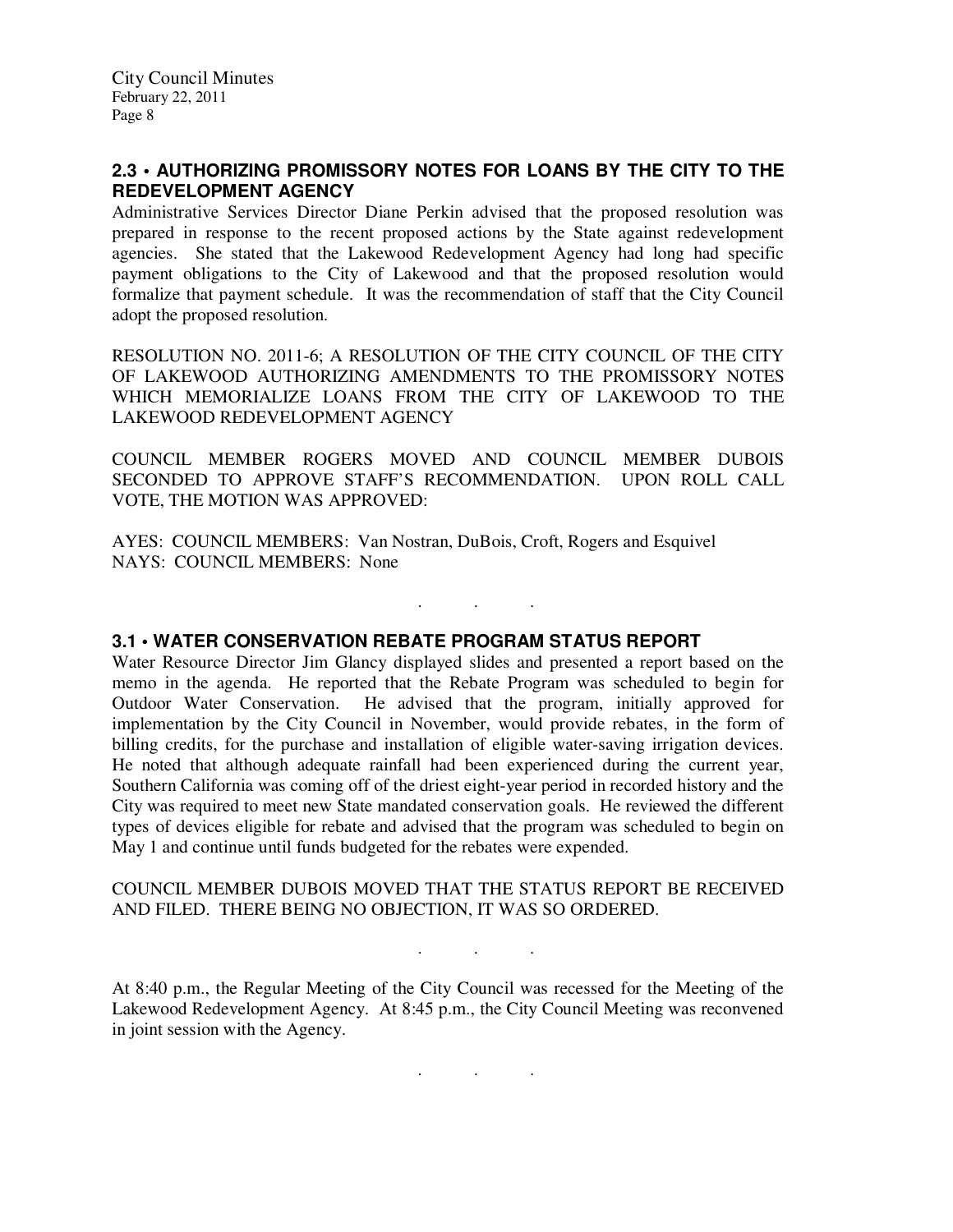# **JOINT PUBLIC HEARING**

DISPOSITION AND DEVELOPMENT AGREEMENT WITH ALEMBIC NPI, LLC The City Attorney advised that the City Council had previously approved the course of action that led to the agreement presented at this time.

The Director of Community Development made a presentation based on the memo in the agenda and stated there were five blighted Lakewood properties owned by the Lakewood Redevelopment Agency that had been acquired under the Scattered-Lot Acquisition Program for the development of Low and Moderate Income housing. She reported that a proposal had been received from Alembic NPI, LLC for the purchase and development of the properties located at 11643, 11649, and 11610-18 207th Street; 11644 206th Street; and 20920 Roseton Avenue into 32 affordable housing units. It was the recommendation of staff that the City Council conduct a public hearing, adopt the proposed resolution, and approve the Disposition and Development Agreement and Health and Safety Code Section 33433 Summary Report.

RESOLUTION NO. 2011-7; A RESOLUTION OF THE CITY COUNCIL OF THE CITY OF LAKEWOOD APPROVING THE DISPOSITION AND DEVELOPMENT AGREEMENT BETWEEN THE LAKEWOOD REDEVELOPMENT AGENCY AND ALEMBIC NPI, LLC AND THE SALE OF REAL PROPERTY BY LAKEWOOD REDEVELOPMENT AGENCY PURSUANT TO THE DISPOSITION AND DEVELOPMENT AGREEMENT

Vice Mayor Van Nostran inquired about the time frame for development and any restrictions on the sale of the development once constructed. Ms. Southwell stated that the developer would be seeking tax credit funding and would have until May of 2012 to do so. She also stated that there was a restriction that the units must remain affordable housing units for a period of 55 years and that the City would have reasonable input in the event of a sale of the properties.

Council Member Croft stated that a review of the information available through the company's website seemed to indicate that they were invested not just in the development, but also the management of properties. Ms. Southwell responded by stating that one of the attractive parts of this proposal was the company's history of developing and then managing.

Responding to a question from Council Member Rogers, Ms. Southwell stated that although the original proposal showed all of the units as two-bedroom units, there was flexibility built into the agreement.

Mayor Esquivel opened the public hearing at 8:55 p.m. and called for anyone in the audience wishing to address the City Council on this matter.

Tom Warnke, representing Alembic NPI, LLC, stated they were excited about the opportunity to develop the properties. He stated his company had a particular mission to serve immigrant communities and that they would be willing to work with Community Development staff to provide 3-bedroom and handicapped units. He concluded by stating that they intended to hold on to the properties throughout the entire 55-year term.